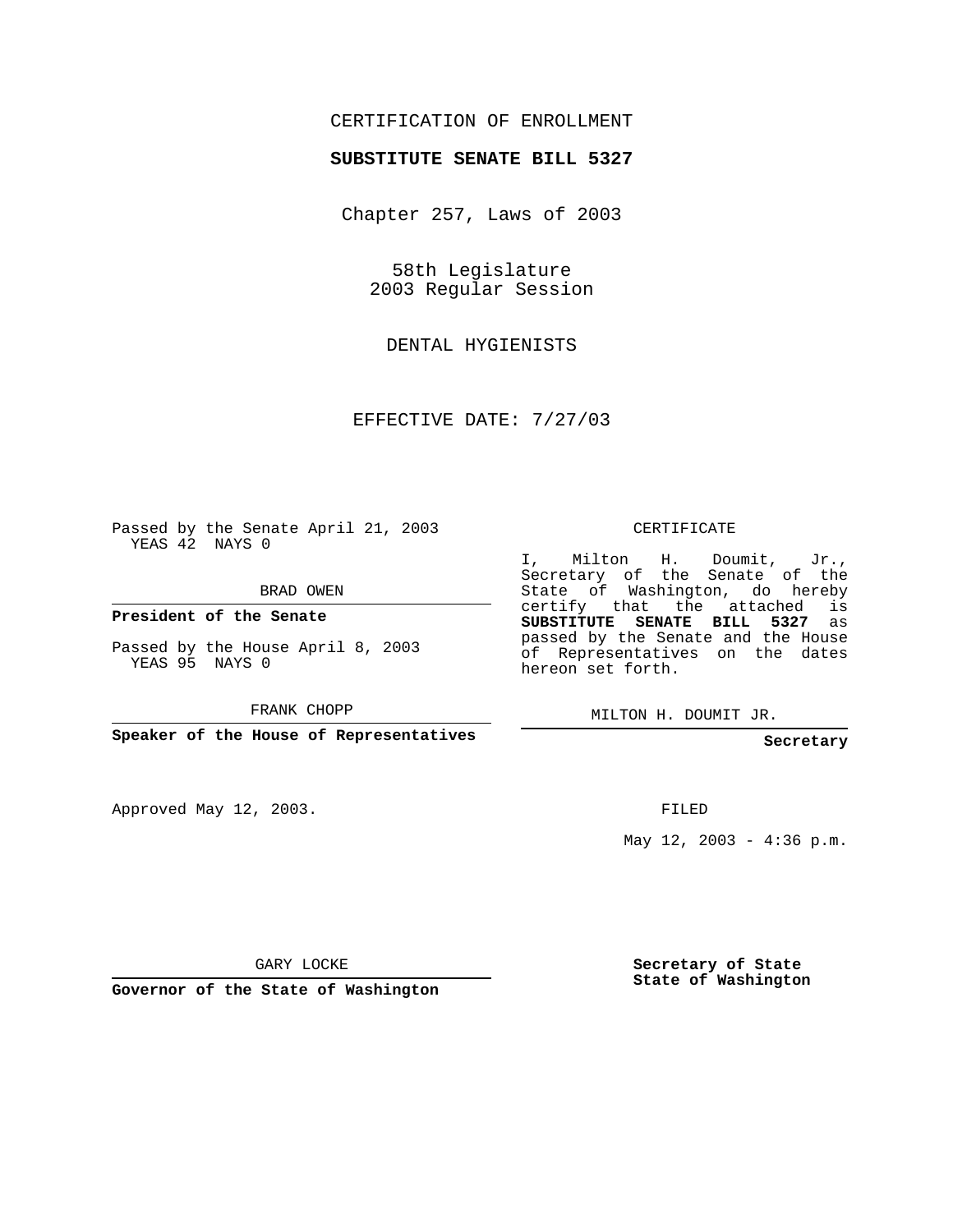## **SUBSTITUTE SENATE BILL 5327** \_\_\_\_\_\_\_\_\_\_\_\_\_\_\_\_\_\_\_\_\_\_\_\_\_\_\_\_\_\_\_\_\_\_\_\_\_\_\_\_\_\_\_\_\_

\_\_\_\_\_\_\_\_\_\_\_\_\_\_\_\_\_\_\_\_\_\_\_\_\_\_\_\_\_\_\_\_\_\_\_\_\_\_\_\_\_\_\_\_\_

AS AMENDED BY THE HOUSE

Passed Legislature - 2003 Regular Session

## **State of Washington 58th Legislature 2003 Regular Session**

**By** Senate Committee on Health & Long-Term Care (originally sponsored by Senators Deccio, Thibaudeau and Parlette)

READ FIRST TIME 02/06/03.

 AN ACT Relating to dental hygienists; and amending RCW 18.29.050 and 69.41.010.

BE IT ENACTED BY THE LEGISLATURE OF THE STATE OF WASHINGTON:

 **Sec. 1.** RCW 18.29.050 and 1997 c 37 s 1 are each amended to read as follows:

 Any person licensed as a dental hygienist in this state may remove deposits and stains from the surfaces of the teeth, may apply topical preventive or prophylactic agents, may polish and smooth restorations, may perform root planing and soft-tissue curettage, and may perform other dental operations and services delegated to them by a licensed dentist: PROVIDED HOWEVER, That licensed dental hygienists shall in no event perform the following dental operations or services:

(1) Any surgical removal of tissue of the oral cavity;

 (2) Any prescription of drugs or medications requiring the written 15 order or prescription of a licensed dentist or physician<u>, except that</u> a hygienist may place antimicrobials pursuant to the order of a licensed dentist and under the dentist's required supervision;

(3) Any diagnosis for treatment or treatment planning; or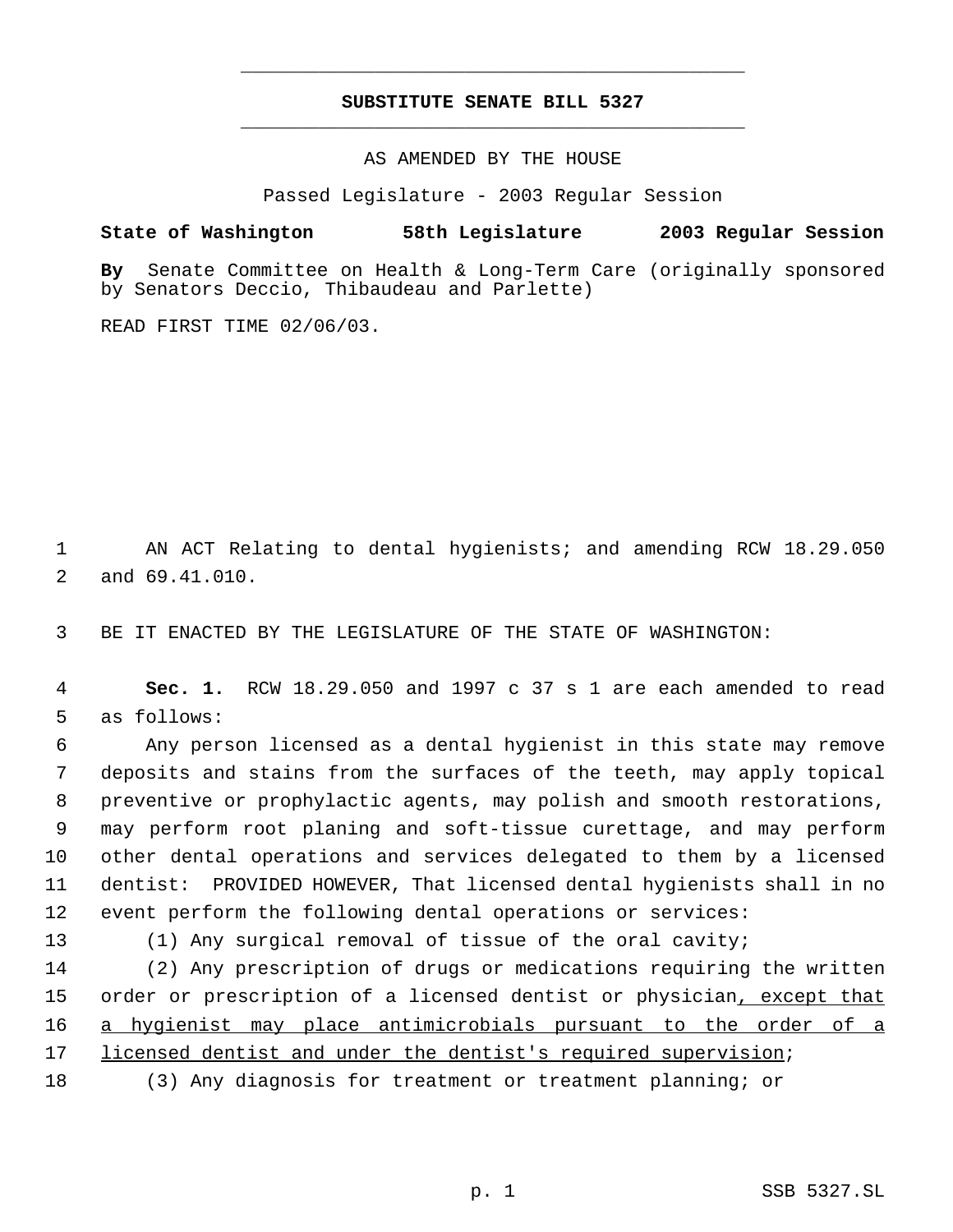(4) The taking of any impression of the teeth or jaw, or the relationships of the teeth or jaws, for the purpose of fabricating any intra-oral restoration, appliance, or prosthesis.

 Such licensed dental hygienists may perform dental operations and services only under the supervision of a licensed dentist, and under such supervision may be employed by hospitals, boards of education of public or private schools, county boards, boards of health, or public or charitable institutions, or in dental offices.

 **Sec. 2.** RCW 69.41.010 and 2000 c 8 s 2 are each amended to read as follows:

 As used in this chapter, the following terms have the meanings indicated unless the context clearly requires otherwise:

 (1) "Administer" means the direct application of a legend drug whether by injection, inhalation, ingestion, or any other means, to the body of a patient or research subject by:

(a) A practitioner; or

 (b) The patient or research subject at the direction of the practitioner.

 (2) "Deliver" or "delivery" means the actual, constructive, or attempted transfer from one person to another of a legend drug, whether or not there is an agency relationship.

(3) "Department" means the department of health.

 (4) "Dispense" means the interpretation of a prescription or order for a legend drug and, pursuant to that prescription or order, the proper selection, measuring, compounding, labeling, or packaging necessary to prepare that prescription or order for delivery.

(5) "Dispenser" means a practitioner who dispenses.

 (6) "Distribute" means to deliver other than by administering or dispensing a legend drug.

(7) "Distributor" means a person who distributes.

(8) "Drug" means:

 (a) Substances recognized as drugs in the official United States pharmacopoeia, official homeopathic pharmacopoeia of the United States, or official national formulary, or any supplement to any of them;

 (b) Substances intended for use in the diagnosis, cure, mitigation, treatment, or prevention of disease in man or animals;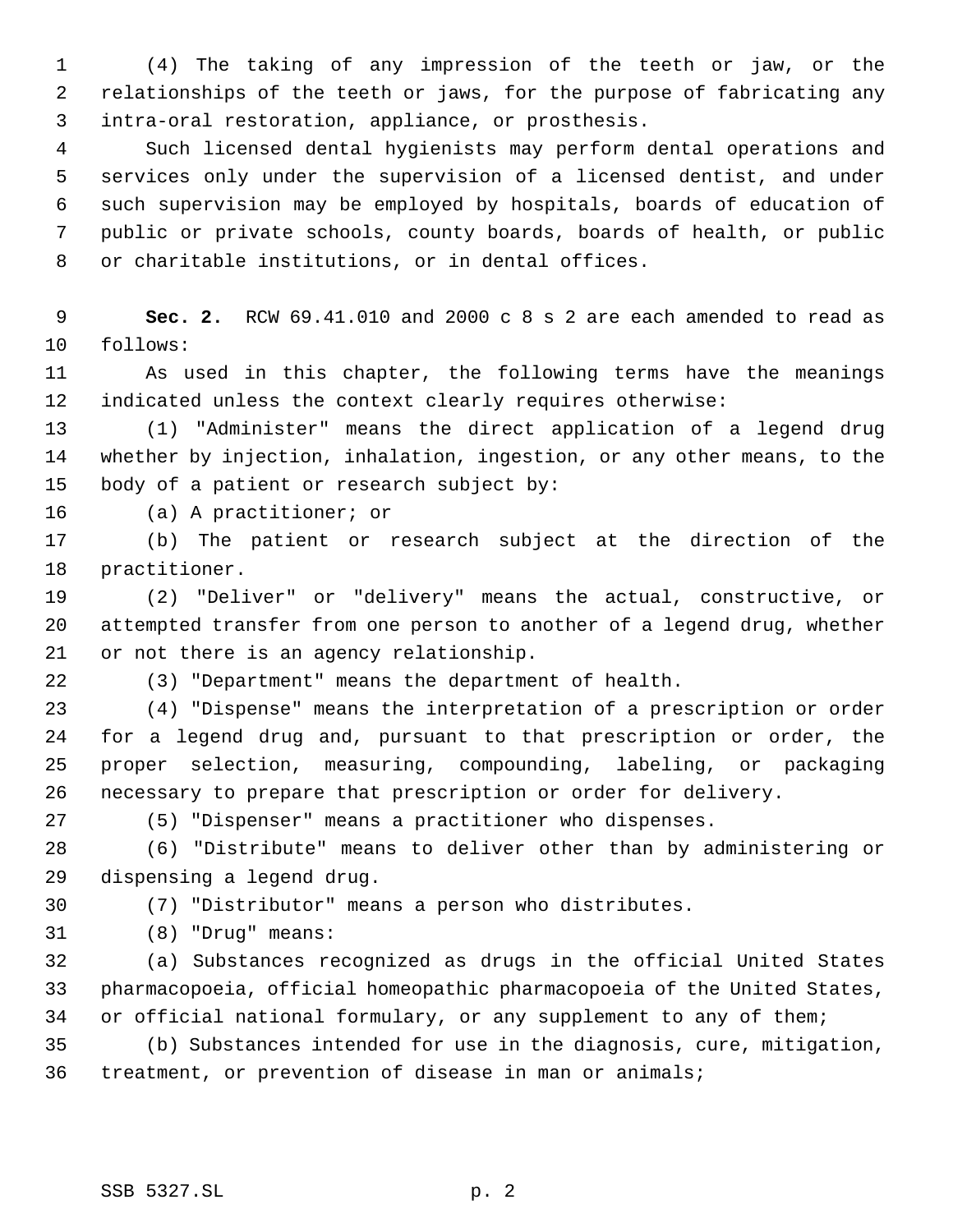(c) Substances (other than food, minerals or vitamins) intended to 2 affect the structure or any function of the body of man or animals; and (d) Substances intended for use as a component of any article specified in clause (a), (b), or (c) of this subsection. It does not include devices or their components, parts, or accessories.

 (9) "Electronic communication of prescription information" means the communication of prescription information by computer, or the transmission of an exact visual image of a prescription by facsimile, or other electronic means for original prescription information or prescription refill information for a legend drug between an authorized practitioner and a pharmacy or the transfer of prescription information for a legend drug from one pharmacy to another pharmacy.

 (10) "Legend drugs" means any drugs which are required by state law or regulation of the state board of pharmacy to be dispensed on prescription only or are restricted to use by practitioners only.

 (11) "Legible prescription" means a prescription or medication order issued by a practitioner that is capable of being read and understood by the pharmacist filling the prescription or the nurse or other practitioner implementing the medication order.

 (12) "Medication assistance" means assistance rendered by a nonpractitioner to an individual residing in a community-based setting specified in RCW 69.41.085 to facilitate the individual's self- administration of a legend drug or controlled substance. It includes reminding or coaching the individual, handing the medication container to the individual, opening the individual's medication container, using an enabler, or placing the medication in the individual's hand, and such other means of medication assistance as defined by rule adopted by the department. The nonpractitioner may help in the preparation of legend drugs or controlled substances for self-administration where a practitioner has determined, in consultation with the individual or the individual's representative, that such medication assistance is necessary and appropriate. Medication assistance shall not include assistance with intravenous medications or injectable medications.

 (13) "Person" means individual, corporation, government or governmental subdivision or agency, business trust, estate, trust, partnership or association, or any other legal entity.

(14) "Practitioner" means: